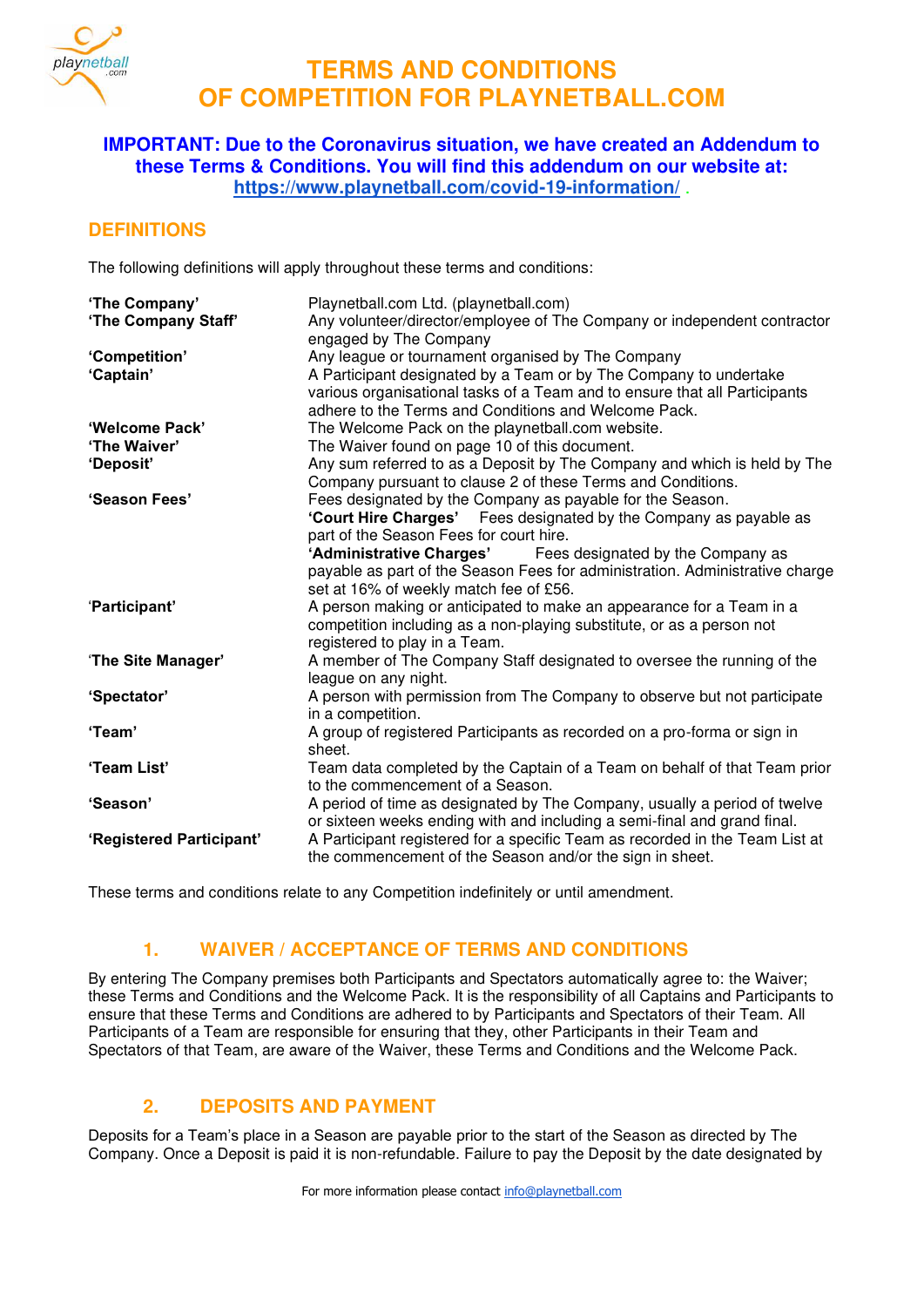

The Company may result in a Team being unable to participate in forthcoming Seasons. The Deposit forms part of the Season Fees and any fines are payable additionally to Deposits and Season Fees.

The Team Captain is responsible for ensuring payment is made in full prior to the date designated by The Company. Failure to make full payment of the fees in accordance with the time frame provided to you by The Company may result in The Company retaining your Deposit and loss of your place in the league. The Company may also set ladder points to zero until full season payment is made.

Where a player joins a playnetball.com individuals team as a single player; makes an individual payment and subsequently requests a refund prior to the start of the season, the applicable administration fee of £15 will be retained by playnetball.com.

Refunds cannot be made within 5 days of the start of the league. All refunds are subject to an administration fee of £15 for individuals and £30 for teams.

## **3. INJURY**

The Company does not accept any responsibility for any injuries to or death of Participants or Spectators on The Company's premises, unless The Company is in breach of these Terms and Conditions or relevant Health and Safety legislation and this is the cause of the death or serious injury.

Some basic first aid supplies are available for injuries to Participants caused through play, although we do not provide medical assistance. Any medical assistance or advice given is provided on a voluntary basis with the assumed consent of the injured Participant.

There is no additional time played in the event of an injury.

**PLEASE NOTE: Playnetball.com does not provide insurance for players. Players should arrange their own insurance.**

## **4. CODE OF CONDUCT**

The Company does not tolerate backchat, derogatory comments or abusive language or behaviour towards The Company Staff, Participants or Spectators.

Umpires' decisions are final. Any questions or queries may only be clarified during match breaks. Failure to adhere to this term is a sending off offence, at the discretion of the umpires and/or the Site Manager.

Dangerous/non-sporting behaviour: All Participants/Spectators are required to ensure they do not endanger themselves or others whilst on The Company premises. Any Participant engaging in intentional and/or unintentional dangerous play, as determined by The Company Staff, may be subject to disciplinary procedures.

Neither Participants nor Spectators are permitted to enter The Company premises whilst under the influence of drugs/alcohol and every effort will be made by The Company Staff to ensure this doesn't happen. Any player suspected of being under the influence of drugs or alcohol will be asked to leave the premises immediately, and receive an automatic suspension to be determined by the site manager/competition organiser. This even includes just smelling of alcohol.

Any transgression of the code of conduct will result in the disciplinary process being invoked.

## **5. DISCIPLINARY PROCESS**

Step 1 – Verbal warning Step 2 – Written warning Step 3 – Suspension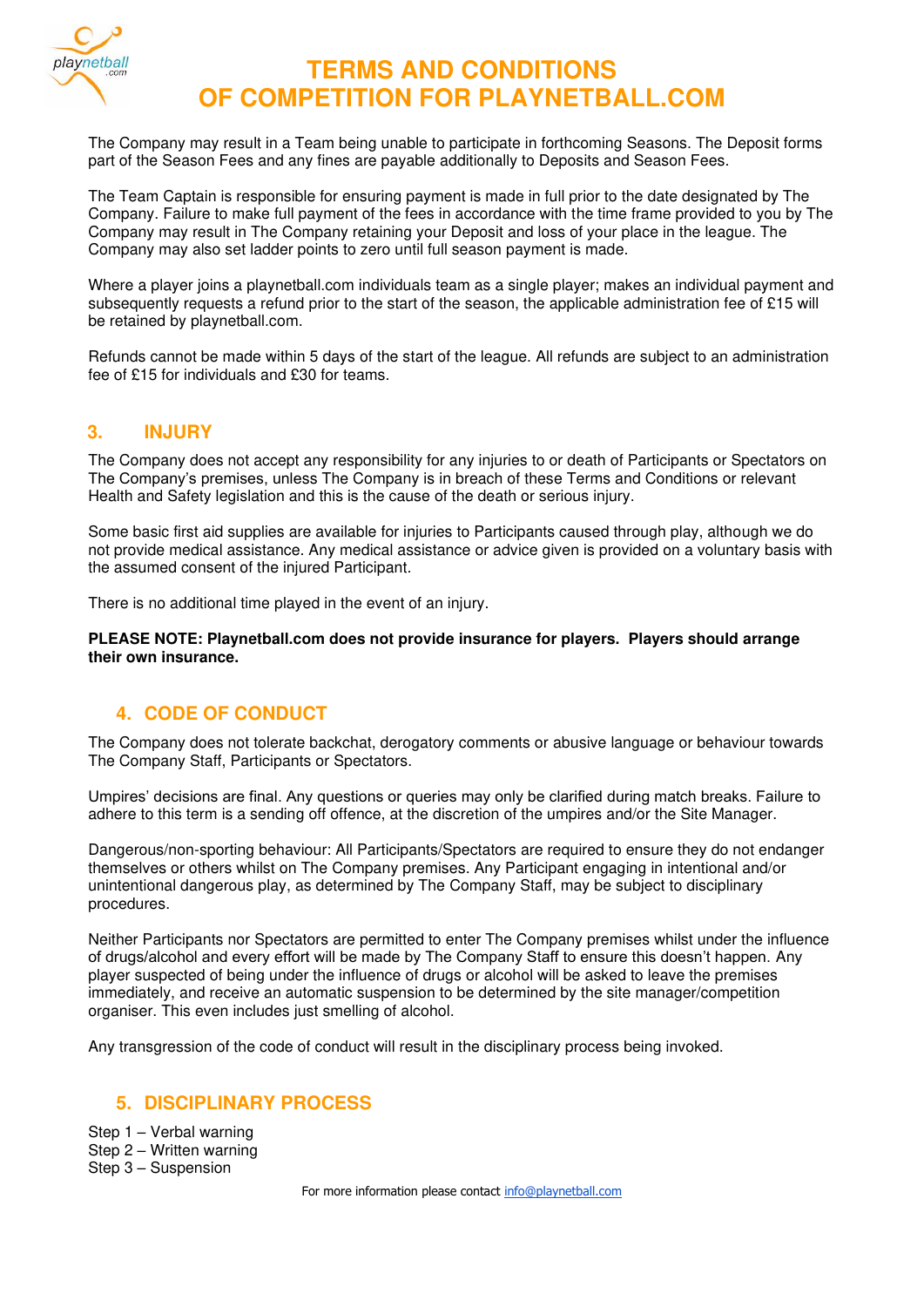

- Step 4 Termination of registration
- Step 5 Civil proceedings commenced

The disciplinary process may be used in relation to a Participant or Team. Depending upon the severity of an incident, as determined by The Company Staff, steps in the disciplinary process may be missed out. A Captain will usually be included in the disciplinary process.

There are no refunds provided as a result of the disciplinary process being invoked.

# **6. FORFEITS**

Teams that do not field a Team for a scheduled match will be charged a forfeit fee of £65. This is to be paid ahead of that Team's next match. Failure to pay the fee may result in deduction of ladder points, suspension or expulsion from the Competition. The score for the intended match will be recorded as 25-0 to the opposition.

A Team is required to field five Participants in order that a match may start. A Team will be penalised one goal per minute for each minute that they do not have five participants on court. If a Team does not have five players on court by the start of the second quarter, the match will be forfeit and the Team will be charged a forfeit fee of £65.

A Team may arrange to use fill-ins in order to reach the minimum. However, if by the start of the second quarter a team does not have at least four of their Registered Participants on court, the match will be forfeited with the score 10-0 to the opposition. In this instance, the game will continue and no forfeit fee is charged.

For mixed leagues, a Team may only have three male Participants on the court at any one time, otherwise the match will be forfeited with the score 10-0 to the opposition. In this instance, no forfeit fee is charged. No more than one male from each team is allowed to play in either the attacking or defensive circle at the same time, unless the game is a scratch match/already forfeited and with the agreement of both teams.

A Captain, or in the instance that the Team Captain is not present, the Team, must take responsibility for informing the umpire about the use of unregistered Participants. If a Team is found to be using unregistered Participants or higher graded fill-ins without informing the umpires, additional ladder points may be deducted as a penalty.

Any Team that fails on more than one occasion in a Season to provide the minimum number of Participants for a match will lose their first preference to return the following Season.

# **7. NEW TEAMS MID SEASON**

Where a Team is replaced or joins midway through the Season, the results of all of their previous matches will remain as 5-0 to the opposition.

## **8. ELIGIBILITY - SIGNING IN**

All Participants and Spectators must sign in each week and all Participants must be registered online at <https://www.playnetball.com/registration/>before the start of the season. Any subsequent Participants must also register online before their first game. This, and/or their entrance onto The Company Premises, signifies their acceptance of these terms and conditions and the waiver. Additionally, the following rules apply to ensure a fair competition:

- 1) A Participant must sign in for four (12 week season) or six (16 week season) regular season matches to qualify for semis/finals (the semi-final may count towards eligibility for the final)
- 2) A Team must have at least four Registered Participants signed in for the Team to receive ladder points for that match (three for versatility). If less than four Registered Participants have signed in for

For more information please contact [info@playnetball.com](mailto:info@playnetball.com)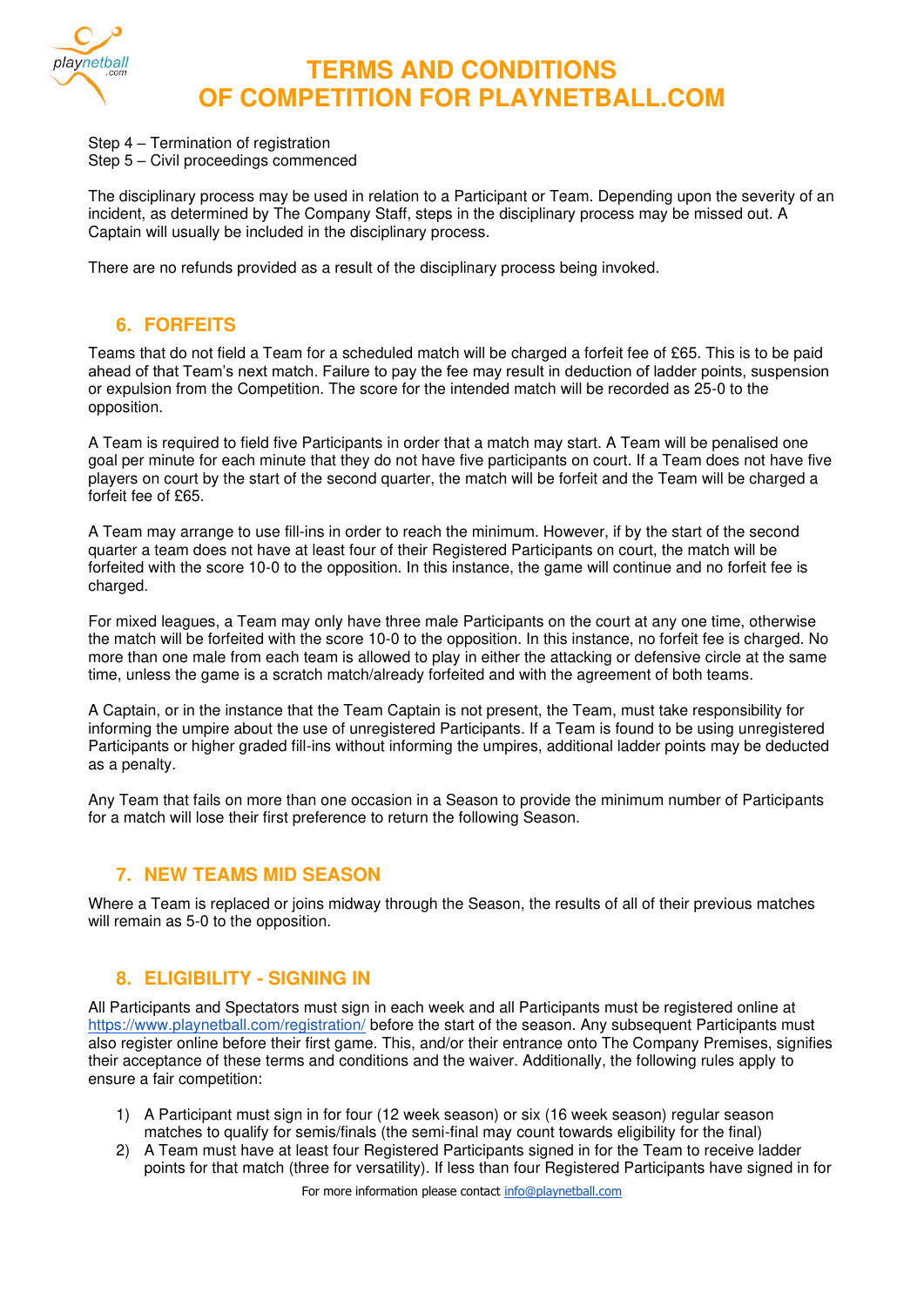

the Team, the match will be recorded as 10-0 to the opposition regardless of the actual result. However, if the end result is actually more than 10 goals in favour of the opposition, then that result will stand.

- 3) Additional Participants may be registered for a Team throughout the Season and must register on the playnetball website prior to playing their first game:
	- a. New, Unregistered Participants joining your team should register at [https://www.playnetball.com/registration/.](https://www.playnetball.com/registration/)
	- b. Existing Registered Participants joining your team should log on and update their team details at<https://www.playnetball.com/my-account/>
- 4) In addition, please also inform the Site Manager that you have registered a new Participant and their name will be added to your Team sign-in sheet. That Participant will only become one of your Registered Participants after their first match for your Team (i.e. their first match for your team does not count towards the required four eligible Participants) although this first match will count towards eligibility for semi-finals and grand finals.
- 5) Players must sign-in before their match each week. Group sign-ins are not allowed (i.e. you cannot sign in on behalf of other Participants).

## **9. ELIGIBILITY - FILL-INS**

Teams are allowed to use fill-ins from the same or lower grades with no penalty. A fill-in that is registered to play for a higher graded side will incur a five goal penalty regardless of their time on court. A fill-in Participant may also be asked to play out of position (or to leave the court if a more appropriate fill-in is available) at the discretion of the umpires if their influence upon the match is considered to be too great. In this instance, the five goal penalty will still be applied.

If a participant plays for a number of teams, their highest graded team will be considered their standard for the purposes of filling in and penalty goals. A player may also be considered to be from a particular grade even if they are not currently playing in that grade (e.g. if they have taken a season off). This is at the umpires / site managers / organisers discretion.

## **10. ELIGIBILITY – SEMI/GRAND FINALS**

A Registered Participant must play (and sign in for) four (12 week season) or six (16 week season) matches for their Team, to become eligible for semi/grand finals.

If a player leaves a team due to a medical condition (and on production of the appropriate medical certificate/letter) a direct replacement player may join in their place. A direct replacement will be deemed eligible if they play at least 40% (rounded up) of the team's remaining regular season games or two games (whichever is greater). The organisers must be notified of the direct replacement prior to their joining the team.

13, 14 or 15 games remaining – 6 games required 11 or 12 games remaining – 5 games required 8, 9 or 10 games remaining – 4 games required 6 or 7 games remaining – 3 games required 5 or fewer games remaining – 2 games required

A player returning from injury within the same season will be treated as a replacement player.

Ineligible Participants (unregistered or unqualified having played fewer than four (12 week season) or six (16 week season) matches) will incur a five goal penalty for their Team. This is in addition to any penalty incurred for using higher graded Participants.

Any fill-ins used during a semi or grand final should be registered to play for another Team in The Company's league for the current season. If not, a 10-goal penalty will automatically be applied.

For more information please contact [info@playnetball.com](mailto:info@playnetball.com)  A player can only play for one team (in each graded league) during the semi/grand final games.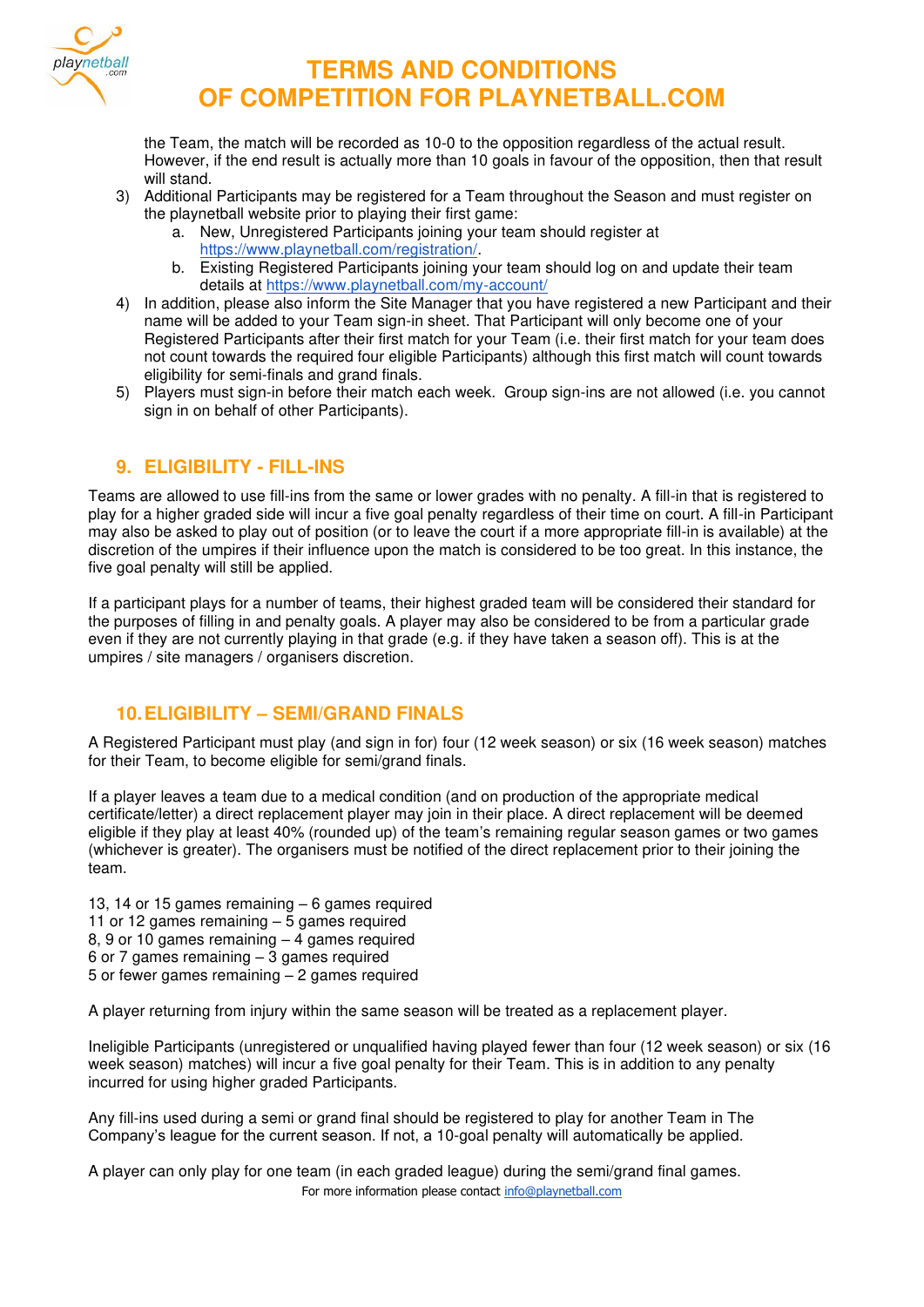

Any Team using Ineligible Participants for a semi/grand final should notify the Site Manager ahead of the semi/final. Failure to do this may result in the match automatically being declared a forfeit. No forfeit fee will be charged in this instance.

# **11. GLOVES, NAILS, TAPE, JEWELLERY, CLOTHING, FOOTWEAR**

In line with England Netball Rules, gloves should not normally be worn to play netball. Other than extreme weather conditions, or in the case of some medical conditions (with production of an appropriate medical certificate), gloves can be worn. Glove material should be plain, soft leather or microfibre (e.g, Neoprene) which have no external seams and no abrasive materials such as zips, velcro, metallic or plastic fasteners.

Nails should be short and smooth at all times (even if gloves are worn). Nail clippers are provided by the Company Staff. Tape may not be used to cover nails.

No jewellery may be worn. In exceptional circumstances, and, wholly at the discretion of The Company, jewellery that is irremovable may be taped. Participants should bring their own tape to the courts.

Participants are expected to wear appropriate clothing and footwear to the courts. Laced sporting shoes with sufficient grip are required.

Participants will not be permitted on court if they do not meet these requirements. The Company has absolute discretion in deciding whether a Participant's clothing/footwear is appropriate.

### **12. SCORE AMENDMENTS**

The Company will apply any score amendments which have been validated by the opposing Team and/or Umpire within 14 days of game date.

#### **13. PREGNANCY**

We are adopting the England Netball recommendation that individuals (player, coach, umpire) if pregnant should only participate with approval from their doctor and not participate beyond the 12th week of pregnancy. The Company will not be held liable for any pregnant individual participating in any activity should the expectant mother suffer a miscarriage, permanent damage to herself and/or unborn child as a result of participating.

#### **14. POSTPONED MATCHES**

In the event of matches being postponed due to unforeseen circumstances (including extreme weather and tube strikes) matches will be rescheduled. This may include playing matches on a different night of the week (or Saturday morning). All Teams are required to play rescheduled matches and no refunds will be issued. In some instances a match may be cancelled, in this event no refunds will be issued.

The Company will make the decision as to whether a match is cancelled or postponed.

In the event that a match must be stopped due to circumstances including but not limited to, extreme weather, equipment failure, dangerous playing conditions, injury, the match may or may not be rescheduled at the discretion of The Company and the score as it was at the time of the curtailment of the match will stand.

Where a game does not play for the full amount of time for any reason, the umpires and site manager will determine whether the score at the time the game ended is the final result or whether a forfeit may be awarded to either team.

We agree to use our best endeavours to reach a convenient agreement for teams affected by postponement.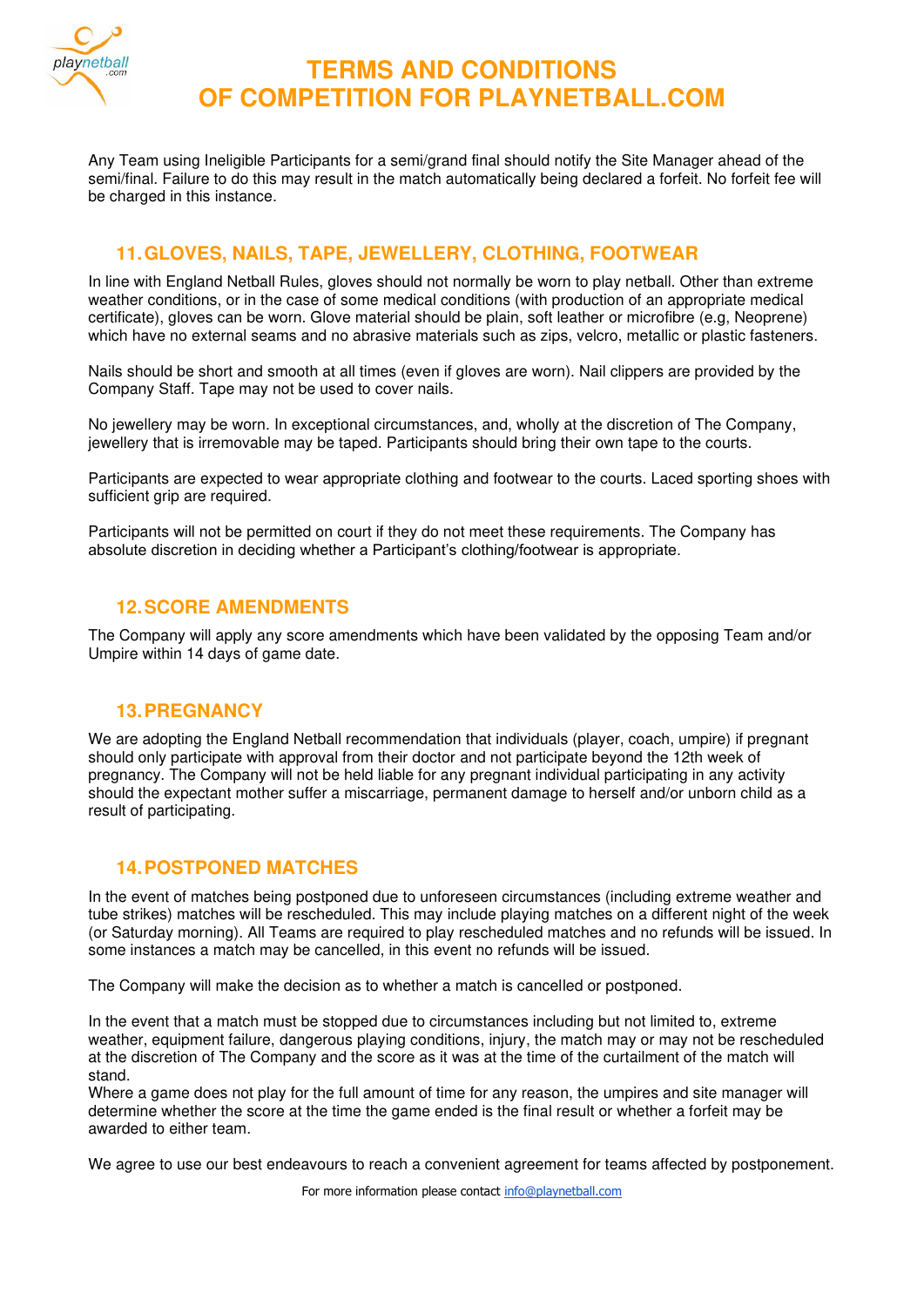

### **15. USE OF PARTICIPANT IMAGES**

During the course of a league, tournament, tour, season, post season or other Company activity, photographs and videos may be taken for promotional and or social media purposes not limited to Facebook, Twitter, Instagram, Flickr, Company websites and flyers. Unless the participant requests in advance of the photograph or video being taken that their image is not used for this purpose, consent is implied.

### **16. DATA PROTECTION**

At playnetball.com, we do everything in our power to protect your data and give you full control over your personal data we use. Our aim is that you always feel informed and empowered with respect to safeguarding your own privacy. We process personal data in order to deliver our services to you.

We only ask for personal data when we need it for business purposes or to provide you with relevant information. When you sign up for our weekly newsletter you leave your personal data with us for a particular purpose. You always have the opportunity to explicitly agree to the collection, use, disclosure, and sharing of the information you've provided. That applies even when you're browsing our website, where you can manage your cookie preferences. You can review your personal data and change your settings at all times.

## **16.1 Why we collect personal data**

All the personal data we process is lawfully obtained and with a legal basis. The purpose of the information we collect is so we can continue to conduct our day-to-day business, and enable you to use and hear about our services. Personal data can also help us to improve our products to fit the needs of our customers.

Just as keeping your data safe is our priority, so is protecting your rights and freedom as an individual, all in full compliance with global standards of rules and regulations for the protection of data. We process personal data based on a limited set of legal bases: 1) explicit consent (e.g. ticking a box on our website when you want to register in a league), 2) a legitimate interest to do so (e.g. web analytics or direct marketing when there is an existing relationship), and 3) we have a legal obligation to do so (such as storing financial billing data for the time-period required).

We collect personal data for specific purposes, and we'll always tell you what those are when we collect it. We'll use the collected data for that purpose alone, as long as our relationship stays the same. If our relationship changes, we may need more information. For example, if you fill out a form to request more information, we'll use your data to send it to you. If you then decide to become a customer and require an invoice, we need additional information including your billing address.

Here's a list of the purposes we need information for.

- Sharing relevant information about our services,
- Creating an account that's connected to your person and company,
- Analysing usage of our services.
- Keeping your account secure,
- Direct marketing communications including profiling and lookalike audiences (e.g. Facebook Custom Audiences and Google Custom Match) to better understand our customer base and find new players.

You will always have the choice to provide personal data or not. Please keep in mind that declining to provide personal data might fairly mean that you will not receive weekly newsletters about our services, e.g. netball fixtures. We will tell you the implications of not providing the information asked for when you choose not to do so.

## **16.2 What data we collect**

Signing up for a newsletter or registering to join our league require you to leave appropriate details, specific to that purpose. We never collect more data than we need and may ask for additional data at the appropriate time.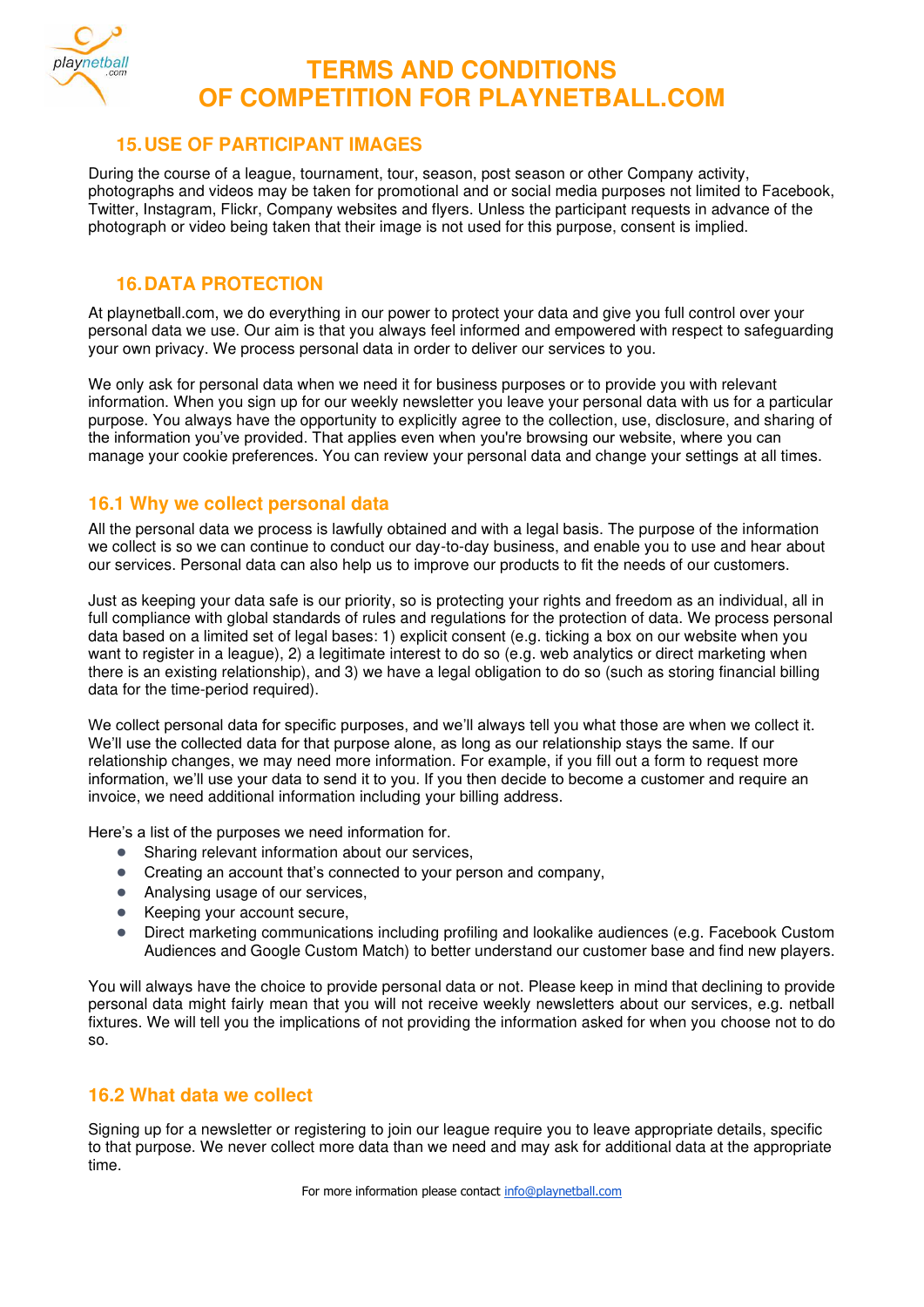

The personal data we collect may include:

- Name
- Contact details
- Netball data
- **Location data**

## **16.3 How we collect and use data**

The information below is not exhaustive and might be updated in accordance to new legislation, or because further clarification is needed based on a new service.

When browsing our website we automatically collect data by placing cookies and trusted tracking technologies on your browser. The information we collect helps us to maintain and improve our website and business and usually includes :-

- your IP address
- browser type
- the pages you've visited and in what order
- if you are a new or recurring visitor

We use this data to ensure the website works correctly. It also helps us to generate and review data, and create reports describing our website user base and usage patterns.

Whenever you sign up on our website, we ask for some personal data like your email address, company, name, and the content of your inquiries. The particular fields to fill in may differ per form, we'll never ask you for irrelevant information, and we'll always use the data for the purpose you submitted it for.

### **16.4 Sharing information**

We always make sure that the parties we work with adhere to the GDPR Privacy and Security Standards. Additionally, we will make sure that another party will not use the data you have entrusted to us for any other purpose than delivering the service you signed up for.

Here's why and with whom we share information:

Third party service, marketing and technology providers who perform necessary actions on our behalf. We can share personal data with third-party service providers, like our emailing provider and telephone messaging provider and anonymised data with Facebook & Google for profiling and lookalike targeting to the find the state of the state of the state of the find to the new state of the players.

Where we're relying upon your consent to process personal data, you can withdraw this at any time by emailing [info@playnetball.com.](mailto:info@playnetball.com)

## **16.5 Retention of personal data**

Personal data related to our services, such as telephone numbers, geographic data, and message body, have a default retention period of 6 years. Each season you register with us to play netball, will restart the default retention period. If playnetball.com is sold, within the default retention period, we will pass on your personal data to the new owner.

If you would like to review, amend, transfer or request to delete personal data during the default retention period, you can contact us at [info@playnetball.com](mailto:info@playnetball.com) to do so.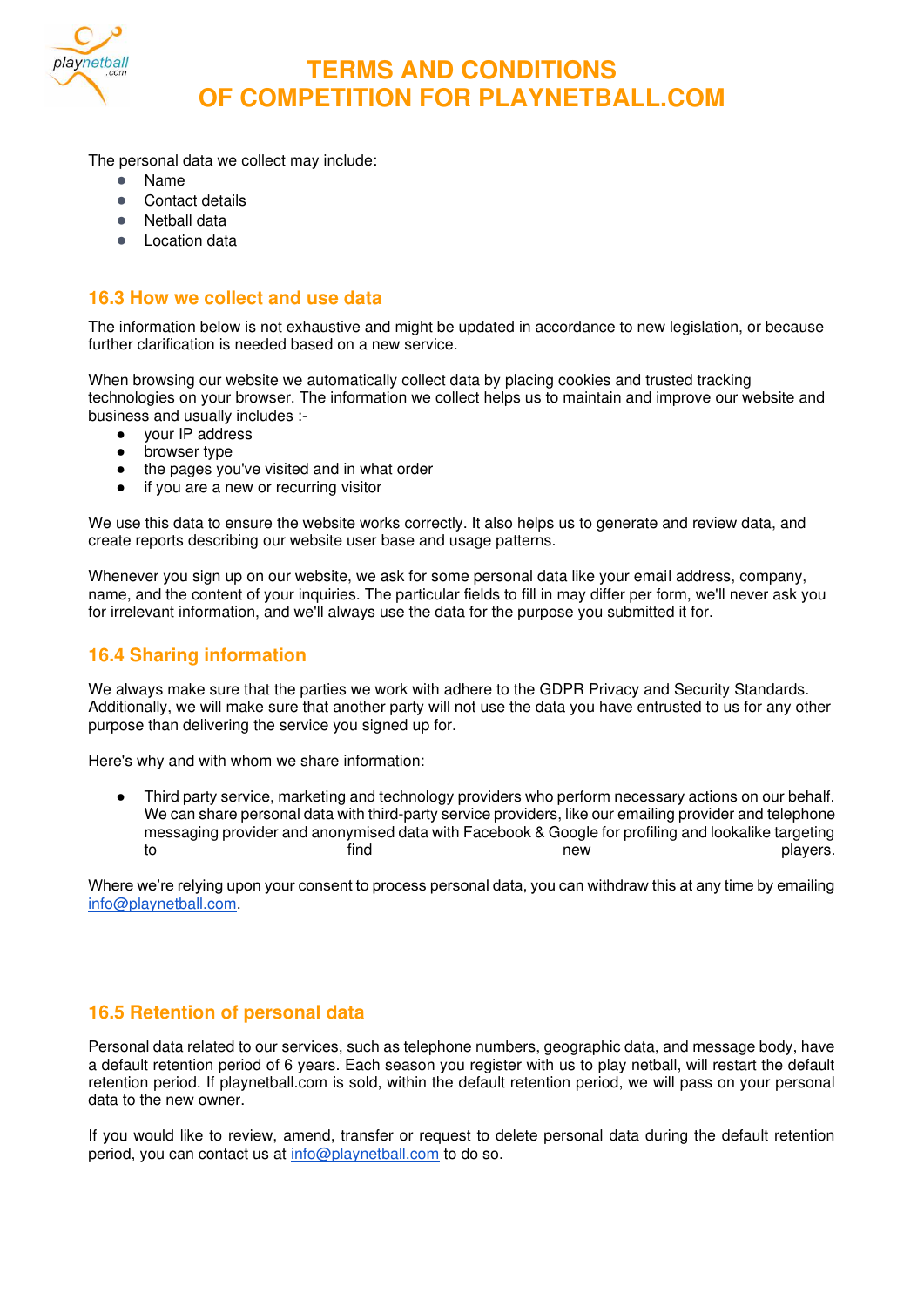

### **17. OTHER INFORMATION**

The Company reserves the right to amend any end of season prizes, without prior consent from Teams.

The following information sheets are available on [www.playnetball.com](http://www.playnetball.com/) or on request and form part of the terms and conditions:

- WELCOME PACK
- UMPIRES AND TRAINEE UMPIRES INFORMATION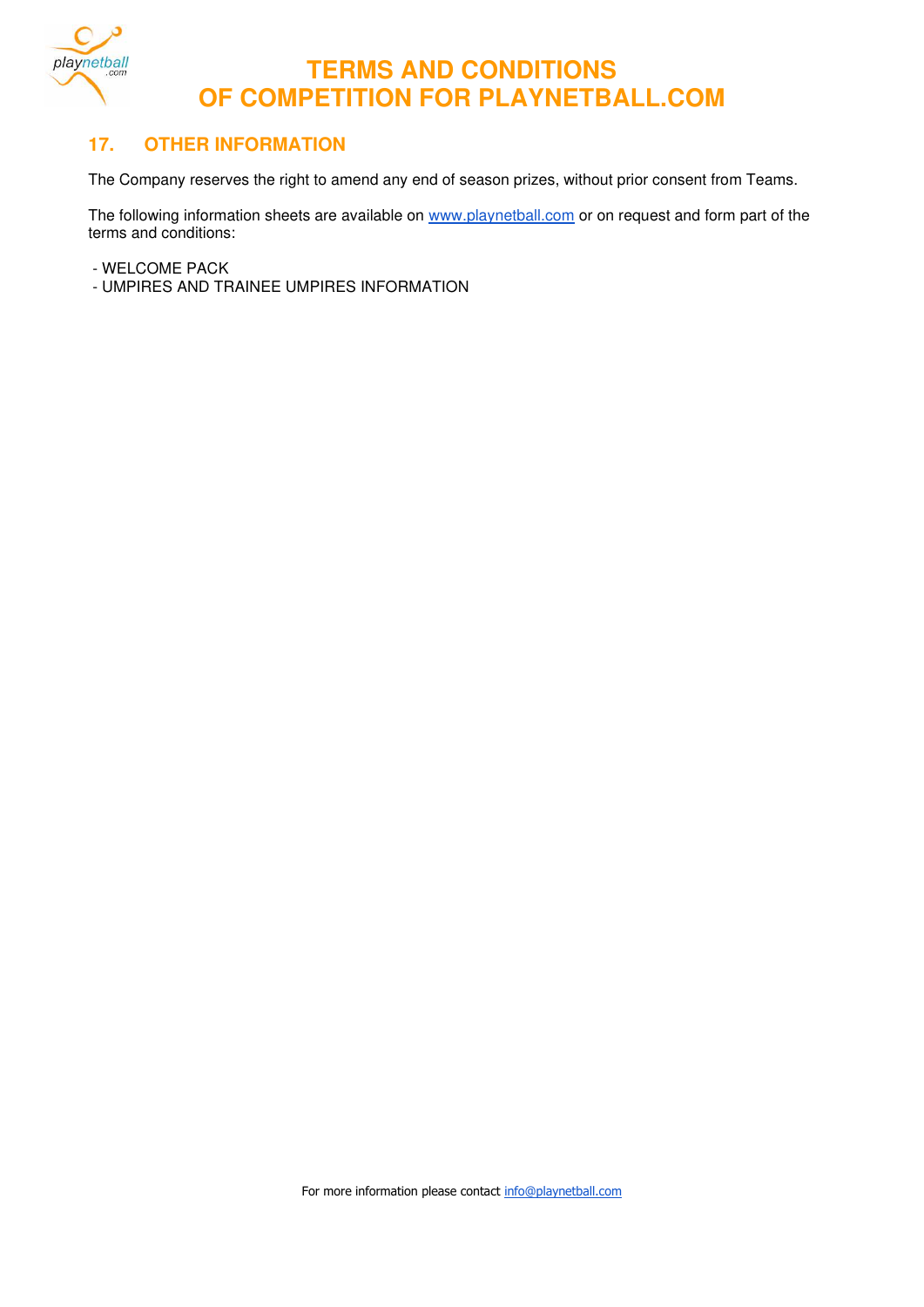

### **WAIVER**

EXCLUSION AND RELEASE OF LIABILITY AND ASSUMPTION OF RISK ACKNOWLEDGEMENT DEFINITIONS:

| <b>Idemnitees</b> | Playnetball.com Ltd and any employees and volunteers undertaking activity<br>on behalf of Playnetball.com Ltd.                                            |
|-------------------|-----------------------------------------------------------------------------------------------------------------------------------------------------------|
| <b>Indemnitor</b> | The individual signing below, and his/her heirs, administrators, executors,<br>and assigns.                                                               |
| <b>Facilities</b> | Any premises and equipment utilised (whether free or paid for) by the<br>Indemnitees and employees and volunteers acting on behalf of the<br>Indemnitees. |

#### RELEASE AND EXCLUSION OF LIABILITY

The Indemnitees exclude all liability and responsibility for and the Indemnitor hereby releases the Indemnitees from any liability and responsibility for:

- 1) Any loss or damage that may result to you or a third party (including without limitation, any direct, indirect, punitive or consequential loss or damages, or any loss of income, profits, goodwill, or loss or damages arising from or connected in any way to business interruption, and whether in tort, negligence, contract or otherwise);
- 2) Any loss or damage from illness, injury and/or death that arises out of, or is connected with, or in any manner relates to, Indemnitor's use of the Facilities and/or services provided at the Facilities.

Indemnitor represents that:

- 1. I am 18 years of age or older.
- 2. I agree to abide by the Terms and Conditions and rules of the playnetball.com competition/league and understand that my place in the competition/league may be forfeited at the discretion of the management and without recourse to refund or compensation in accordance with the Terms and Conditions (as outlined on the competition website and available on request)
- 3. I am submitting this release, exclusion of liability, and assumption of risk declaration voluntarily and of my own free will.
- 4. I have no physical or emotional problems, nor any history thereof, which will impair my ability to utilise the Facilities and its services in a safe manner.
- 5. I understand and agree that it is my responsibility to assess the hazards presented by my use of the Facilities and services of the Facilities, and further agree that I am the ultimate judge as to whether I can use the Facilities and services without risk of harm to myself.
- 6. I understand and EXPRESSLY ASSUME all the dangers incident to using the Facilities and their services.
- 7. My use of the Facilities is entirely optional and my own free choice. If any part of this clause is held invalid, that invalidity will not affect other parts of this clause which can be given effect without the invalid part.